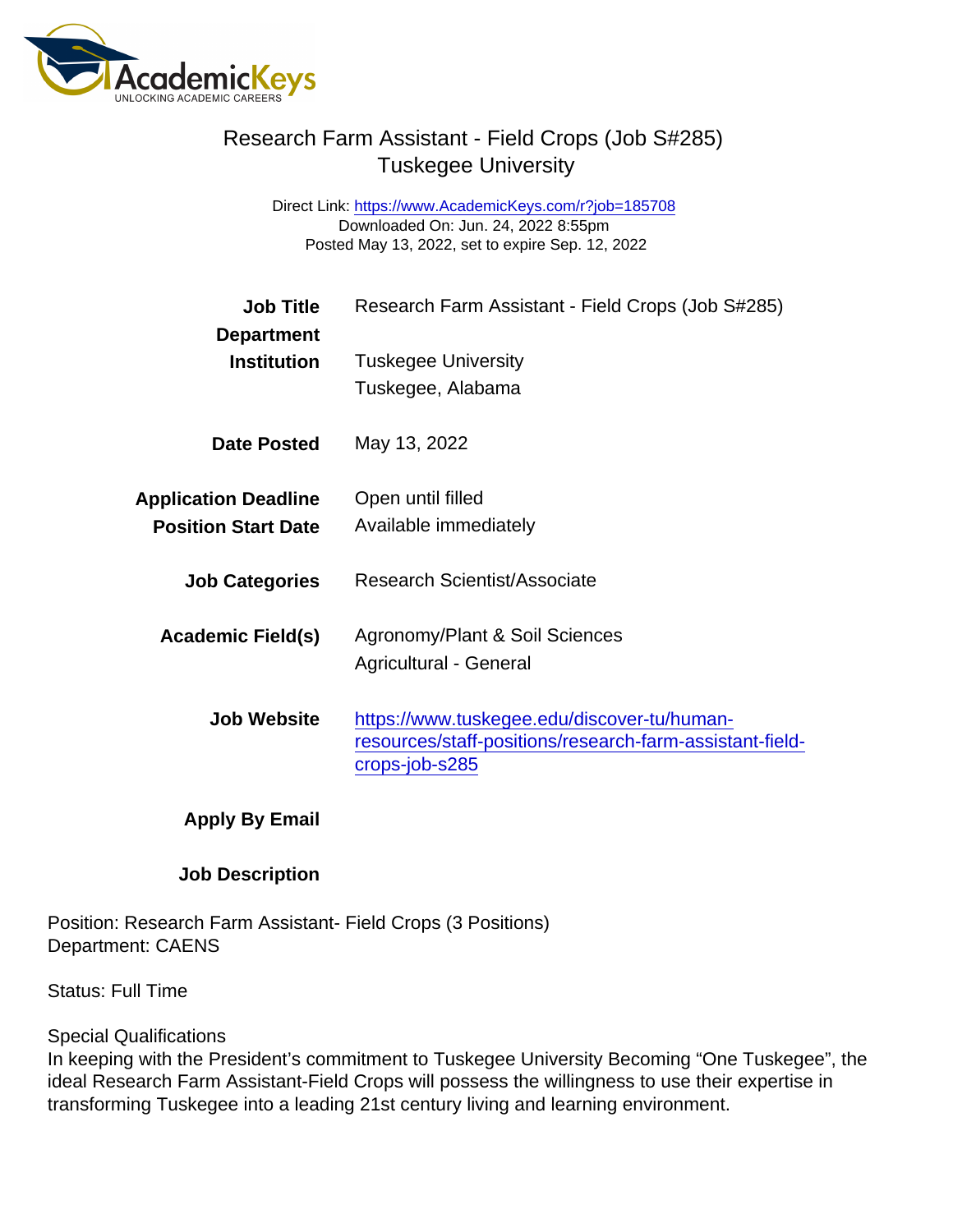## Research Farm Assistant - Field Crops (Job S#285) Tuskegee University

Direct Link: <https://www.AcademicKeys.com/r?job=185708> Downloaded On: Jun. 24, 2022 8:55pm Posted May 13, 2022, set to expire Sep. 12, 2022

Essential Duties and Responsibilities

Assist researchers and scientists with field crops research (ie: field preparation, planting, cultivating, application of pesticides and fertilizer, harvesting, grading, weighting and recording data) Assist in the general care and maintenance of the research farm Assist researchers with greenhouse experiments, plant care, and general management of the greenhouse and head house Provide on farm and field assistance to limited farmers in the counties Participate in CAENS and other Departmental activities Perform minor repairs of farm equipment and implements Perform other related duties as assigned

Qualifications

High School Diploma or equivalent

Additional Desirable Qualifications

Work experience as related to plants and the care of plants Ability to work effectively as a team member with peers, researchers, scientists and students

Salary Commensurate with education, training and experience

\*\*The statements contained in this job announcement reflect general details as necessary to describe the principal functions of this job, the level of knowledge and skill typically required and the scope of responsibility. It should not be considered an all-inclusive listing of work requirements. \*\*

Applications are available at the following link: https://www.tuskegee.edu/Content/Uploads/Tuskegee/files/HR/Fillable-TU-EMPLOYMENT-APPLICATION.pdf